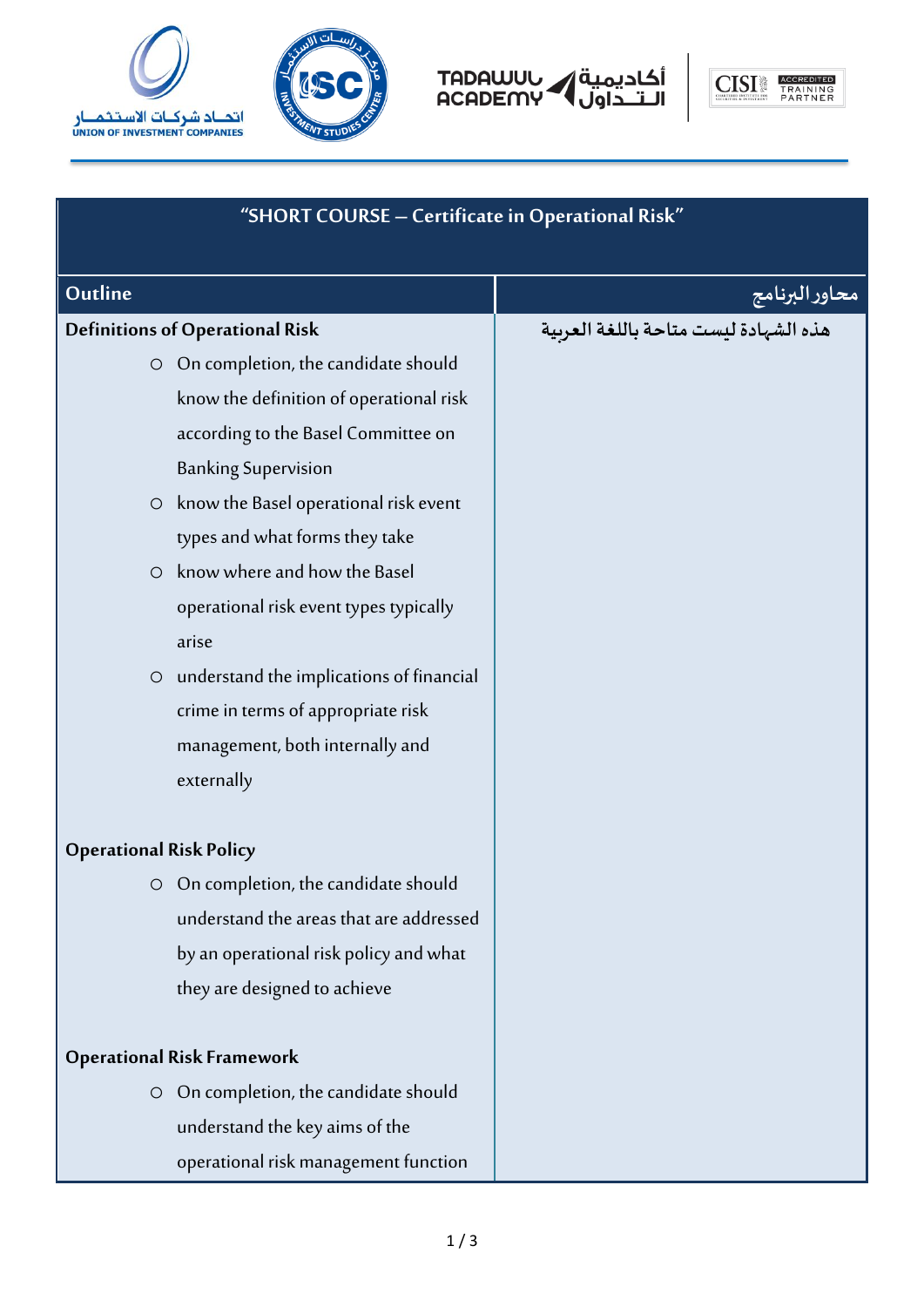







| "SHORT COURSE - Certificate in Operational Risk"   |                                                                                                                                                                                                                                                                                                                                                                                                                         |                |  |
|----------------------------------------------------|-------------------------------------------------------------------------------------------------------------------------------------------------------------------------------------------------------------------------------------------------------------------------------------------------------------------------------------------------------------------------------------------------------------------------|----------------|--|
| Outline                                            |                                                                                                                                                                                                                                                                                                                                                                                                                         | محاور البرنامج |  |
|                                                    | O know the stages of an operational risk<br>management framework                                                                                                                                                                                                                                                                                                                                                        |                |  |
| <b>Operational Risk Identification</b>             |                                                                                                                                                                                                                                                                                                                                                                                                                         |                |  |
|                                                    | O On completion, the candidate should<br>understand the purpose of identifying<br>and categorising risks<br>O understand the self-assessment method<br>of identifying operational risks<br>$\circ$ be able to apply risk categorisation to<br>simple, practical examples of normal<br>activity                                                                                                                          |                |  |
| <b>Operational Risk Assessment and Measurement</b> |                                                                                                                                                                                                                                                                                                                                                                                                                         |                |  |
| $\circ$<br>$\circ$<br>$\circ$                      | O On completion, the candidate should<br>understand the main reasons for<br>assessing and measuring operational<br>risk, and the difficulties involved<br>know the basic terms used in the<br>assessment and measurement of<br>operational risk<br>understand the Key Risk Indicators (KRI)<br>method of measuring operational risk<br>understand how historical loss data can<br>be used in measuring operational risk |                |  |